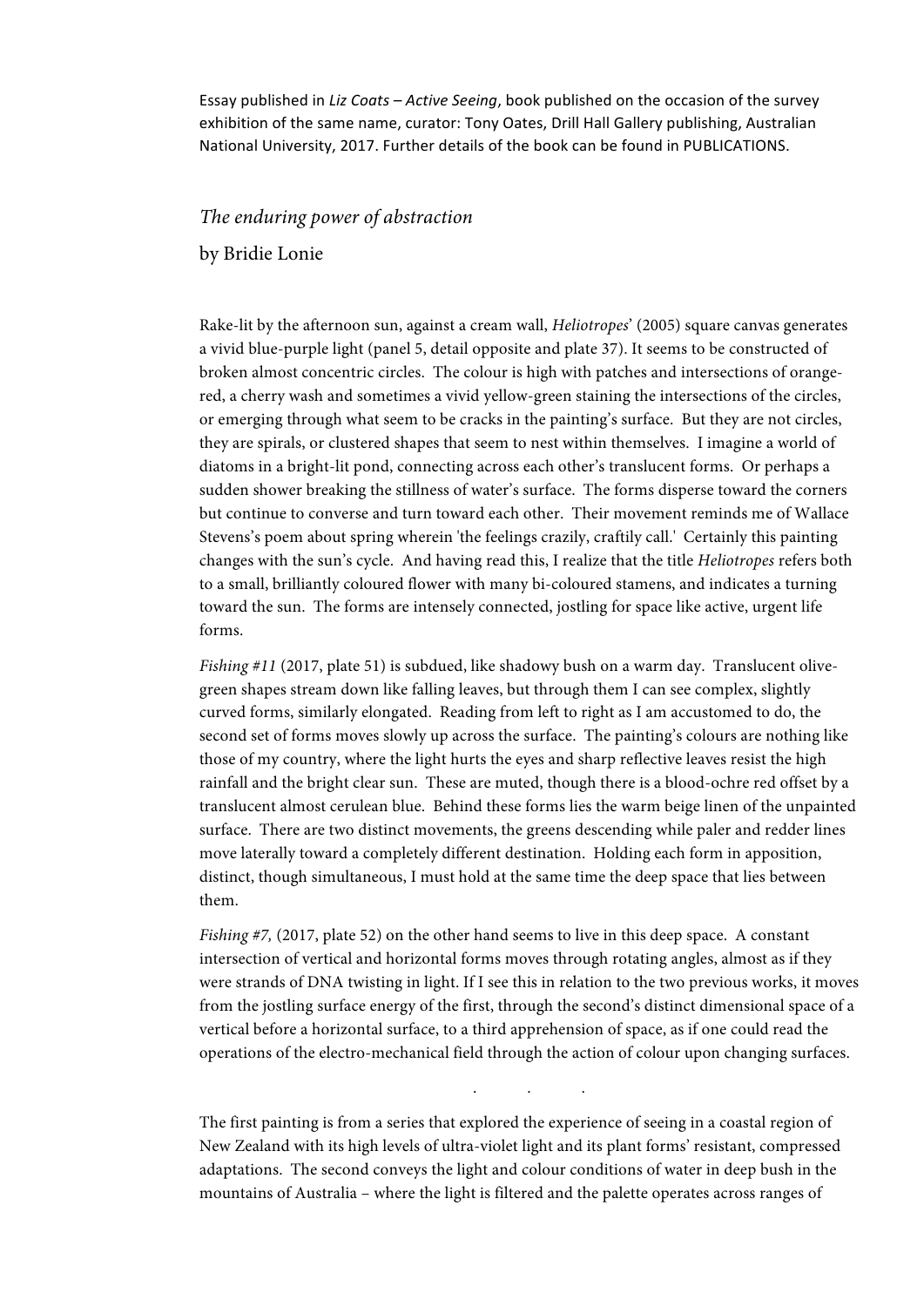tonal similarity rather than contrast. The third is, again, clearly Australian, but this time I feel as if I am within both the space she is describing, and the complexity of perception itself.

Abstraction, as Coats practices it, requires the viewer to engage in the way we do when first using sight to align ourselves in the phenomenal world. Within the compass of a painting, the viewer is moved through adjustments in colour, scale and form that are held in resolution through the mind's capacity to generalize the individual incidents of vision. According to psychologists of perception, our eyes do not register all we see in a single span: instead the eye actively seeks points of interest in little jumps, or 'saccades,' that operate in a relay between mind and perception as we resolve the image into a coherence that renders it recognizable. But what is that 'it?' How do we come to grasp the phenomenal world? Each school of philosophy and psychology nuances the answer differently. The work's abstraction enables very different readings. We can consider C.S. Pierce's notion of 'firstness,' the term he uses for the undifferentiated perception that leads to analysis; recent notions of affect, that are about direct sensation; and moving back into the almost autonomic world of our animal sensory equipment, Jakob von Uexküll's notion of *Umwelt*. The last-named concerns the positioning of a species within the phenomenal world of light, colour and temperature that conditions all our existence but which we take for granted. In these paintings, seeing occurs as a gradual opening out of order and symmetry from the adventitious moments of colour and form in particular environments. Coats deals with the encounter between the seer and the seen.

Karl Popper suggested once that, in studying the history of ideas, one can understand them as ever-evolving complexities, or through the questions each philosopher was trying to answer, questions that stemmed from the development of thinking in their time. We can read Coats's work using both approaches simultaneously. Over her life, Coats's approach to painting has interrogated succeeding questions, constantly testing idealism against empiricism. At the same time, the work has developed in visual complexity**.** In these pursuits, she has appeared at times avant-garde, at times unfashionable. She has been characterised as intellectual, committed, lightweight, focused on femininity, unfeminist, political and a-political. These paradoxical readings demonstrate ongoing issues for abstraction.

## New Zealand

Coats studied in New Zealand where she gained insights from her teacher Colin McCahon and the painter Geoff Thornley. McCahon's paintings always demonstrate his awareness of the intense contrasts of the colouration of New Zealand bush and sky, its clouded, water-laden nature and the sharp glitter of its predominantly glossy leaf cover, reflective and resilient. McCahon's commitment to figuration, whether of a symbolic or representational nature, was in some ways a colonial focus on locatedness, on differences between this environment and the apparent universality of non-semantic abstraction. Each artist he studied – Cézanne, Mondrian, Newman – was firmly re-located within the political and sensory conditions of New Zealand.

Somewhat differently, Geoff Thornley argued that there was no need to indicate location through representation or label. Rethinking materials and methods, and considering American and European abstraction, he worked to produce images that would be 'real' in the sense that they were internally consistent, but had characteristics drawn from the phenomenal world. He used grid formats, working with transitions of tone and texture, in colours that were undramatic. He introduced Coats to the thinking of the Russian avant-garde artists, in particular pointing out the work of the women painters, and to Agnes Martin. Martin's combination of austerity and contemplation was to prove vital for Coats as she sought a role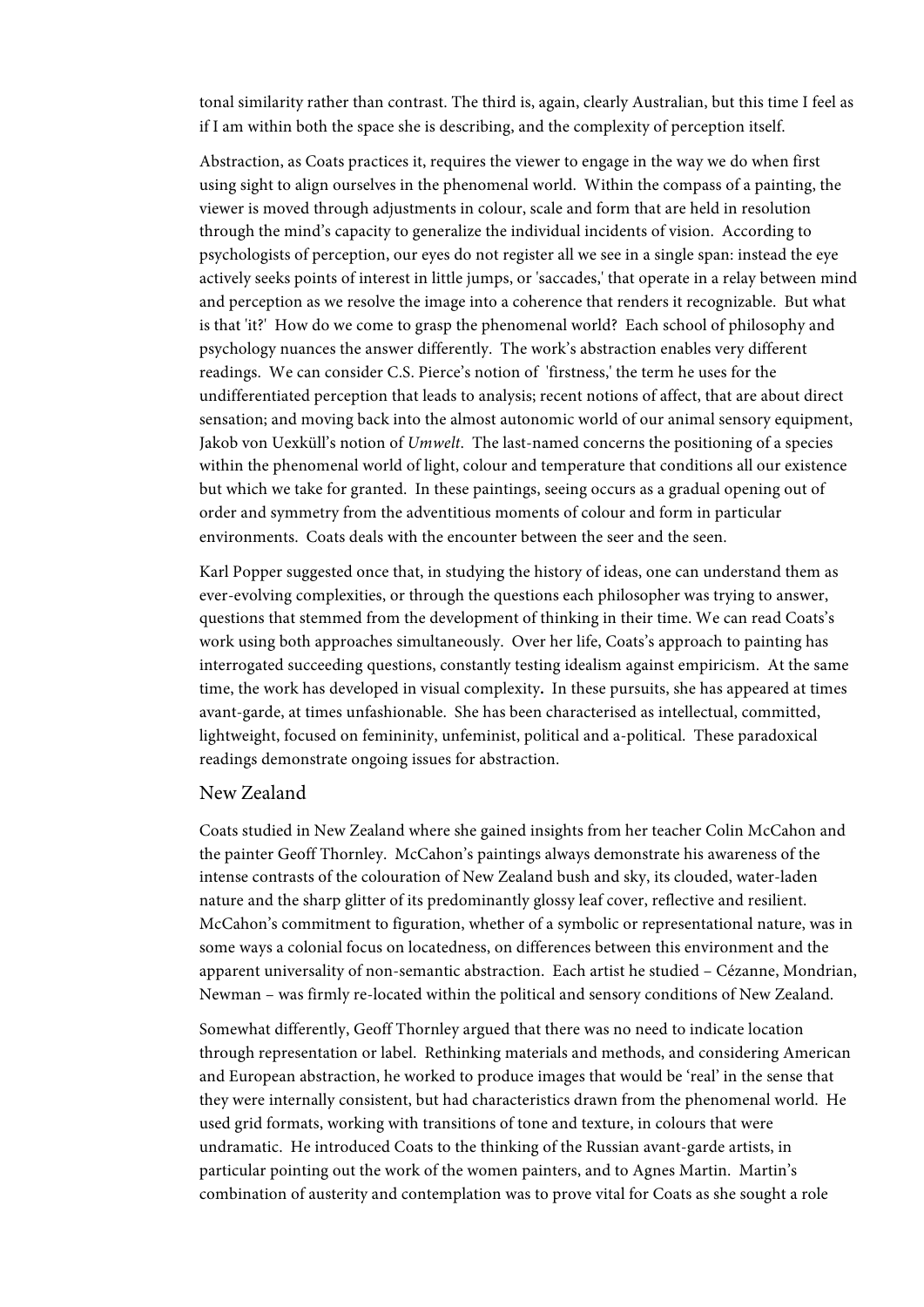model who was both a woman and dedicated to a practice that was at that time gendered male. But the Russian approach to phenomenology – the acknowledgment of the significance of a positioned observation of the visual world was demonstrated in an art that worked between embodied response and the structures intrinsic to the geometry of the pictorial surface, and provided Coats with the kind of logic she needed. The publication of the journal *The Structuralist* and the work of Charlotte Douglas opened Coats's eyes to the experimental logic of the Russian artists. Coats grew interested in the approaches of the artists who worked with Mikhail Matiushin. They were concerned with the properties of colour as a grounding for being in the world, a focus that stemmed from their attentiveness to the material conditions of existence. This led to an experimental approach to painting, expressed in paintings, painted wooden figures, abstractions and representational work. This interest was given new expression in her doctoral research on the works of Matiushin, his partner Elena Guro and the Ender siblings.

## Archaeology, Australia and Greece

In 1974 Coats returned to Australia, where she lived in Sydney and in Melbourne. For a period she worked on an archaeological site in the Western District of Victoria. This entailed careful grid analysis on the ground over several months while living on the land. The balance between the broad undifferentiated field of the earth and the patterns of data that the grid made visible, gave her a productive dialectic that she was to use for the next four decades. This was not simply a formal question: the analysis of the earth included an understanding of its mineral qualities and of its age. Finding human remains that were 2,000 years old offered a sense of what Dipesh Chakrabarty calls the 'deep history' of human presence and experience on the earth. Again with archaeology in mind, she travelled to Greece. The archaic Greek sculptural forms of the *kore* and *kouros* impressed her as the sculptors explored the delicate balance between verticality and movement. Their movements can be seen as gestures of being in the world, one with a hand held forward in offering, the other with one leg forward, twisting its body slightly, shifting weight from side to side in a symmetrical but alternating movement. It is possible to see these movements throughout Coats's subsequent work, removed from figuration. Her understanding of bilateral symmetry, added to that of the grid form as a container for contingency, remains the formal grounding of her work today. One can make connections with high modernist understandings of the grid and of verticality and horizontality here, and Coats paid attention to those, but she sought experiential validity in empiricism rather than teleology. The tension of the structured form enabled a holding pattern that resisted an increase in entropy or dissolution**,** avoiding the logic of abjection. The capacities of formal abstraction on the painted and vertical surface remain for her endlessly testable.

# Feminism

A committed feminist since her arrival in Australia, Coats's feminism was initially centred on issues of social justice rather than the position of her painting within feminist thought. During the early 1980s abstraction was not seen as a suitable job for a woman, and, leaving that question aside to some extent, Coats argued more for the rights of women to do what they chose to do. She studied the work of women painters who had, like her, chosen abstraction. Gender posed fewer problems for the Russian avant-garde as we see from the careers of Natalia Goncharova, Liubov Popova, and the Ender sisters. Coats also worked at the Powerhouse Museum in Sydney, where her work involved the contextualization of the domestic through stories of use. While her interest in situatedness and embodiment is contiguous with feminist thought, a difference between New Zealand and Australian approaches to art and its political efficacy may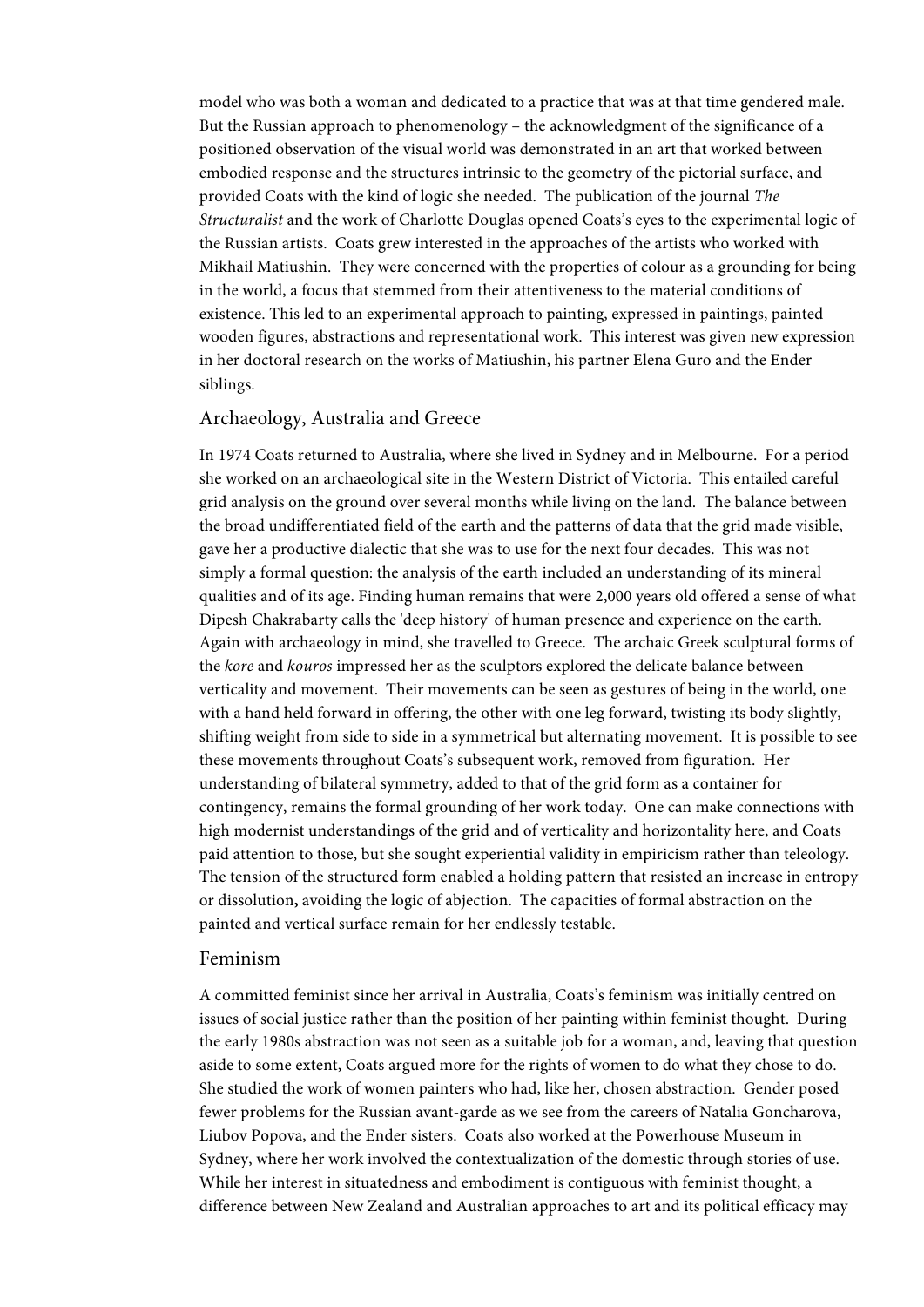have played a role here. New Zealand art education was primarily predicated on Herbert Read's notion of self-expression, originality and authenticity, while Australian art education was more analytical, detached and political, embracing the semiotic turn far more readily. A concern with the phenomenology of colour risked appearing intensely personal and apolitical at that point, however dedicated the intellectual effort.

# Chameleons

Coats called the first series of works she exhibited *Chameleons* (plate 2)*.* One in this exhibition is a brilliant red-orange, but it is constructed of minute brush strokes that demonstrate infinite variation in an *en abyme* structure. Each stroke seems a lesson in self-control. As with Agnes Martin's works, each brushstroke is both similar and different, mediating past and future. The chameleon's colouration changes in response to its environment, in a partial merging with it. Using Jakob von Uexküll's early ecological term, the chameleon's *Umwelt* or way of being in the world is entirely attuned to the conditions of light. This, the first naming, explicitly links the visual order of the paintings with the order of things in the natural world.

While most geometric abstraction involves a rectilinear grid – and Coats's work most definitely did at this point – she moved quickly toward a rounding of the square. The rosette form provided her with a set of multiplicities that both denied and reinforced the square's security. Centring the grid suggested a pivot point. Offering alternative centres at different levels of the constructed space made the whole space active. Coats was creating a productive dialectic between the surface topology of the field and deep space. Often, as with the archaeological grid, a formal structure – say, of concentric surfaces – appears as a gap within the mark-making, something that opens up an underlying structure. The archaeologist brushes the ground carefully to reveal what lies underneath, without disturbing it. In the works where the structure is revealed by the absence of mark-making a reticence or respect for something alive seems to allow that structure its own light. This approach was extended in the *Garden* and *Cicada* series (plate 6 & 7; 22-24).

Working with archaeologists in Australia in the 1970s, Coats grew aware of the problematics of making imagery which bore visual resemblance to Indigenous artforms. Primitivist modernist artists depended on the convenient positioning of Indigenous forms as non-art, while appropriating their use of symbolic and mathematical structures to order the pictorial surface in plays with symmetry and asymmetry. However, many Indigenous artforms are experienced in the play between deep and surface structures, and parallels will occur when artists engage in overlapping concerns. It is likely that visual forms have a certain autochthony/indigeneity formed of the visual experience of the spectrum: by comparison, today's globalized, 'non-place' artwork is likely to be based on the colour spectrums (the urban citizen's visual *Umwelt*) of industrialized building forms and digital, screen-based artificial light. Coats is deeply committed to the idea that we must acknowledge the impact of our embodiment in place and time, whether a city warehouse or a domestic setting facing a garden.

# Containing forms

Throughout the late 1980s and early 1990s Coats explored two themes common amongst women artists and writers at that time. One was Buddhism, in particular Tibetan Buddhism, which she saw both as a practice of discipline and compassion and as an intellectual attempt to explore relations between the world of phenomena and the worlds (if they can be separated) of pure form or idea. During a residency in Japan she studied Zen Buddhism. The notion of the image as a form of teaching, reinforced by meditation and embodied attentiveness led her to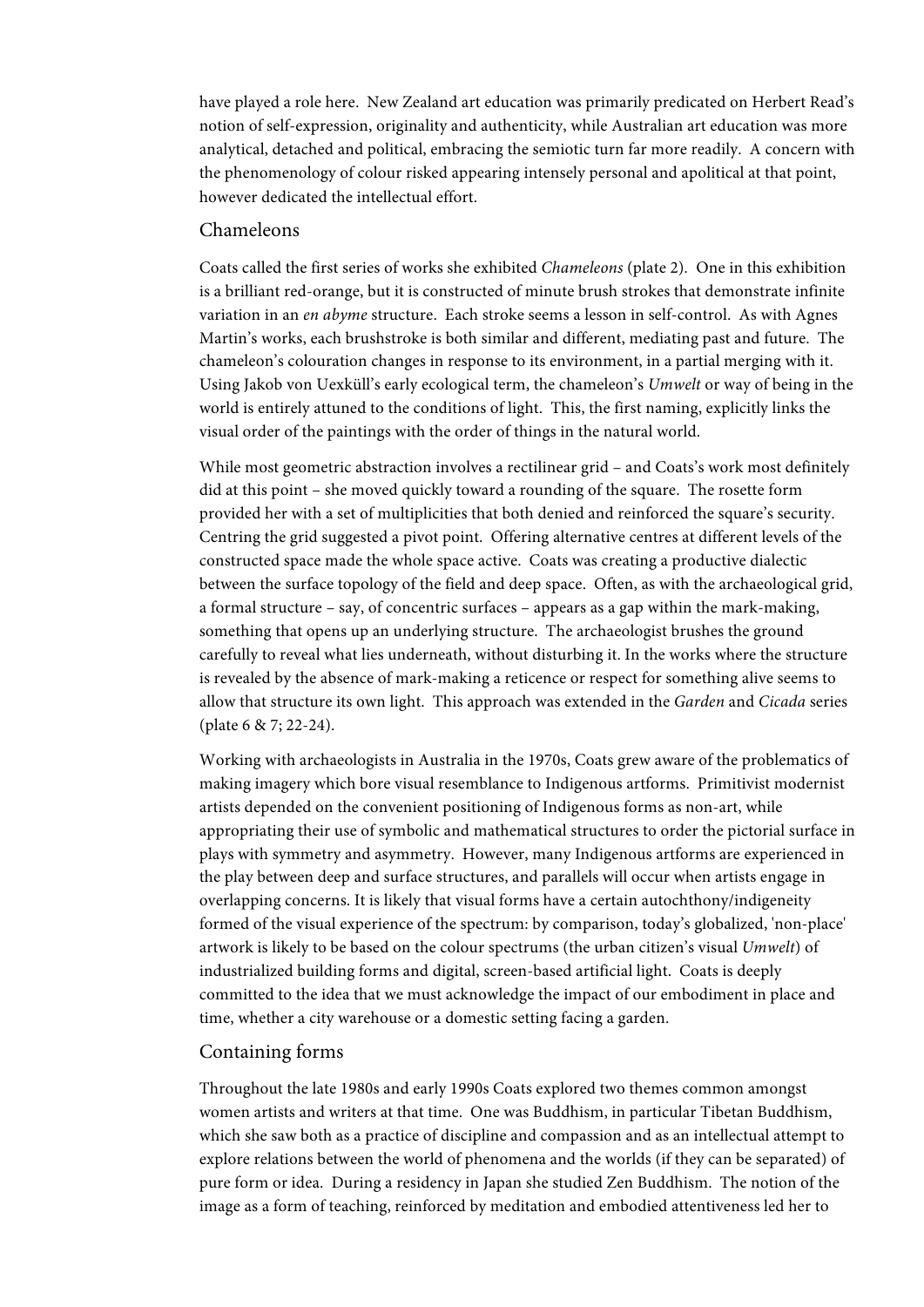engage more explicitly with dimensional space. The principles of folding and unfolding, extension and intension, make the pictorial space dimensional without producing representational illusion. She placed lines, blocks, chevrons, arcs, cartouches, against spaces of breathy canvas or translucent colour, opening up the pictorial surface so that they appeared to move and open avenues for the viewer in turn, to enter and penetrate. Sometimes foundational lines suggested rotations or lateral movements, as in *The Fisherwoman and the Garden* series (plate 14-18). Sometimes a light flickering suggested the movement of heat and vibration in the shimmered repetitions of the *Cicada* series. The titles always presented a context within which the works could be read; they pointed to key understandings, but were not didactic. The viewer was asked to read from her response to the image and back again, just as the painter had – finding not representations of the world around her, but parallel forms or analogies.

This process can also be understood in terms of psychoanalytic theory, another of Coats's interests in common with feminism. Theories of containment and transference posit the artwork as a transitional object. Where the work asks the viewer's active re-alignment against a visual matrix, viewing becomes a focussing, meditative practice which can help to diminish the white noise of psychic disturbance. Coats's approach to feminist psychoanalytic theory was to see women's ways of being in the world as more attentive to their surroundings, more nuanced and situated in environmental conditions. She sought to use painting to return people to this awareness.

#### The form in time

As the matrices within which Coats was working grew more complex, so did the mark-making that both formed and resisted them. The squared form continued to hold its interest during the 1990s and beyond. What changed were the regularity of the marks, and the degree of determinacy with which they were constructed. Chance is always present in an artwork, but Coats began to set up situations in which pigments would operate on their own terms, interacting with other pigments and with the surfaces they encountered, such as raw canvas, gesso, paper, board or later, glass. Geometric strokes became patches, areas of stain – unpredictable but always within clear parameters. In 1998 Coats worked for four months in China, exploring ways in which traditional Chinese painting worked with the artist's knowledge, setting up dialectics of chance and predictability. In such practices, the materials are enormously important. The quality of the brush, especially its deictic, or sequential capacity, the strength and viscosity of pigments, the resistance or yielding of the gessoed surface: these are the ways in which orders created by the artist are manifested. Again resisting the semiotic turn, this time that of the conceptualism of the dissident artists of China, Coats explored traditional Chinese forms for their understanding of ways in which the artist's attention to her environment could produce resonant images. Her study of Chinese brush painting supported Coats's engagement with the creation of dimensional space as temporal experience, reached through the skilled and sequential reading of images rather than the immediate focus of balance and order demonstrated in Western European systems of perspective. Such considerations had led Ad Reinhardt and Agnes Martin to study Eastern painting; the insights were not new, but the context was.

During the 1980s and 90s semiotic and critical theory's increasing focus on the artist's position in space, time, gender, ethnicity and culture produced a return to narration and figuration. This presented another problem for the abstract painter: now not simply arguing for a practice that was seen as gendered, but apparently presenting universals in a time when contingency was all. This might not have mattered to Coats, but she wanted an intelligent, articulate audience and sometimes it seemed that the devil had all the good tunes. Theories of immersion and affect had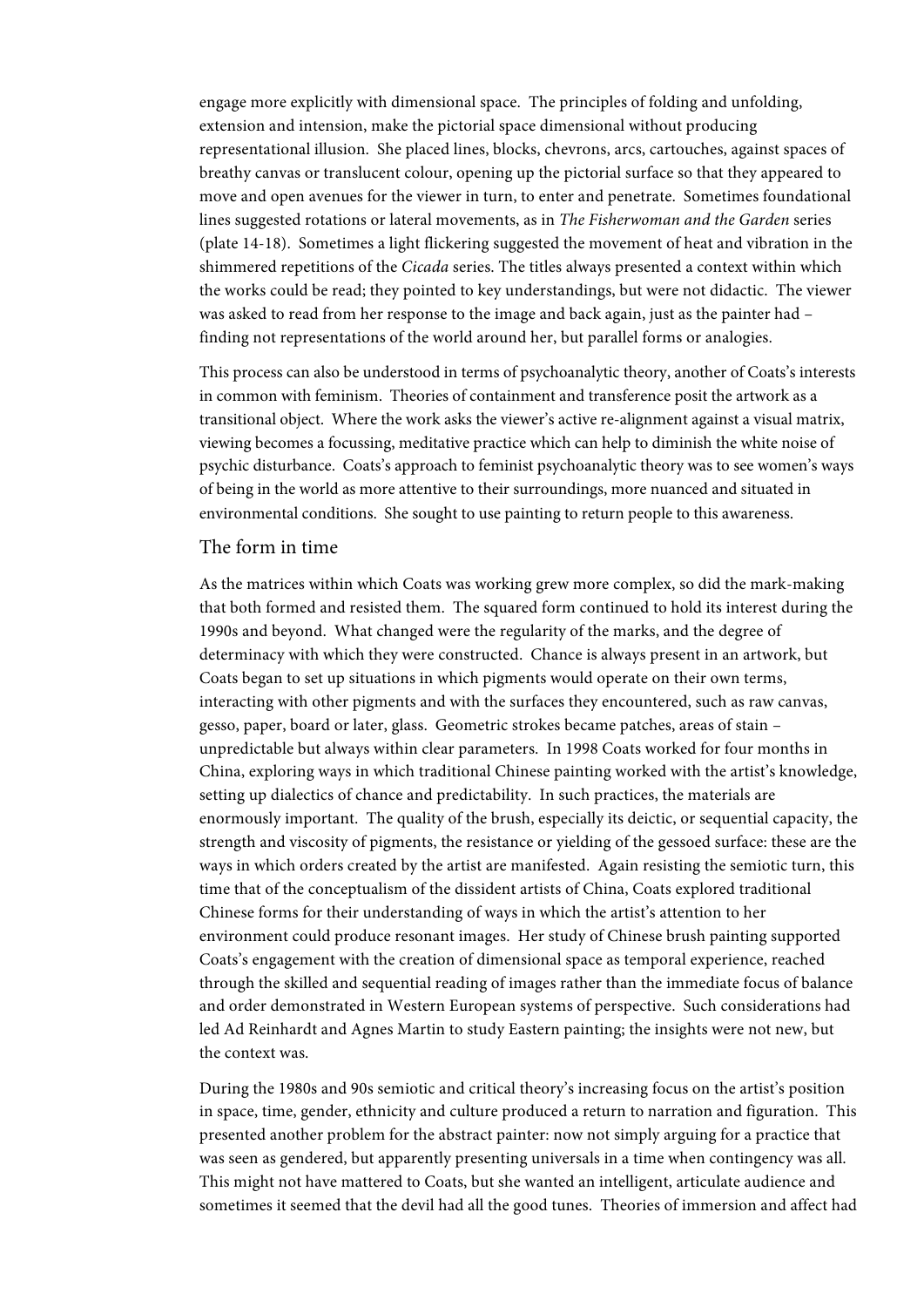been built upon the foundations of a corporeal phenomenology; Coats's work can be discussed in terms of the latter and consequently with the former, but new theories tend to attach themselves to new media and painting can struggle to be seen as similarly relevant. Nonetheless Coats measured theoretical ideas against those of her own understanding of the ways humans perceive colour.

## Engagements with complexity

Around the turn of the century, in the experimental modality that characterises her intellectual history, Coats had become interested in the scientific study of symmetry and asymmetry and their developments in chaos theory and Bohm's notion of an 'implicate order.' She presented at interdisciplinary conferences on mathematics and symmetry. Such approaches seemed against the grain at the time, at odds with post-structuralism's critiques of scientific objectivity. However they overlapped with the topological models of post-structural theory and with consciousness theories that saw the mind as a neural network of connectivity. Seeking shared territories, Coats ranged widely across the theoretical apparatuses of the time, investigating the mathematics of weaving, the metaphorical mnemonics of print patterns, and the complex bilateral symmetries of biochemical forms. Her *Morphic* series (plate 28 & 29) resonates with notions of chaos, order, form, fingerprint patterns, difference and self-similarity. The formal structure asserts itself against the contingencies of stained colour as the series rotates through warm and cool colour sequences. By now the properties of the materials she used were enabled to produce fractal microcosms as they responded to like and dissimilar physical properties.

# Deixis and the indexical

During a residency in Beijing in 1998, Coats further developed the underlying issue of fluidity and movement in time of the pigment and the mark. Her gessoed surfaces had held stains from each side of the canvas, but this time she focused on more saturated forms of ink and Chinese paper. Works done during this residency move almost out of coherence, asking yet more of the viewer who works to enter these spaces and discover their order. Reading them requires an intellectual gathering of the self, as it works across opposing and clearly inflected cultural forms. In Chinese forms the movement and the intended reading is deictic, or sequence-based. In Western works, the gestalt, structured to be understood as a singularity, dominates. The interplay between the two ways of reading the image is both challenging and fascinating.

## Return to New Zealand

Coats revisited New Zealand in 1999 where she explored the sources of her thought on situated colour and form in the new medium of glass with new works that interrogated the deep contrasts and sombre darkness of New Zealand's light conditions. As part of this research she curated an exhibition of Colin McCahon's work, including his explorations into the use of glass. New Zealand's light is very clear and the ultra-violet count is high even beneath the cloud cover. Plants protect themselves with bright, glittering, reflective surfaces. Coastal winds move clouds quickly. Coats explored a range of dark blues and greys and experimented with the addition of a carved surface print. The pigments were allowed more autonomy as she began to work as much from the back of the canvas as the front. She continued also to work with paper and began to make works that were hung in sets. At times the carved forms call to mind the spiralled, whorled forms of Maori responses to the turbulent waters and swirling kelps of their country.

## Return to Matiushin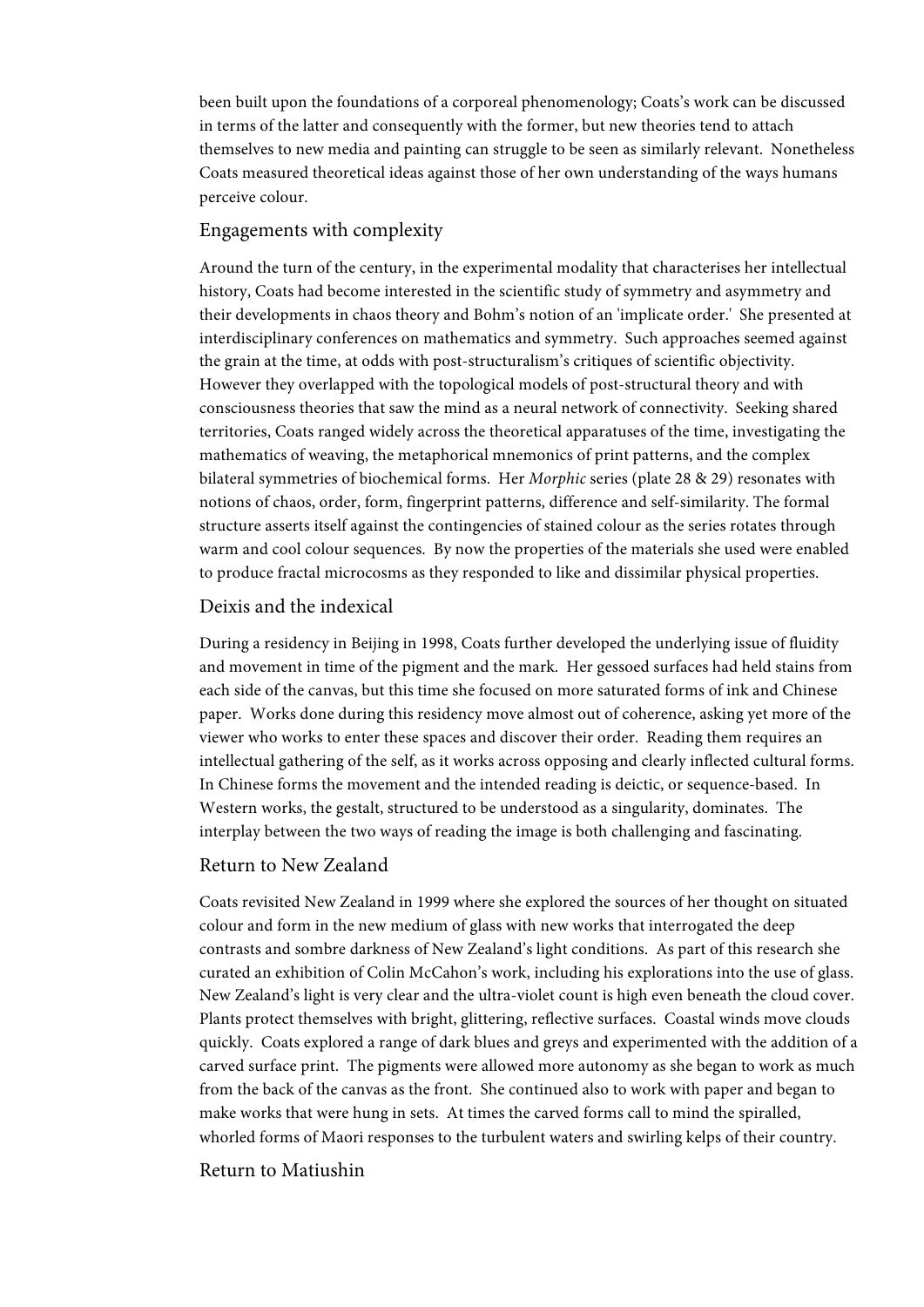At this point Coats returned to Australia, first to Sydney and then to Canberra. She decided to undertake a doctorate to gain a deeper understanding of the methodologies implicit in her work and their wider context. The interdisciplinary structure of the ANU approach suited her as she developed a research project based around the exploration of colour by the Russian artists. Travel to the George Costakis collection in Thessaloniki to view paintings of the Organic Studio artist movement, and to Russia itself, gave her insight into the intensely experiential and in a sense very pragmatic explorations of the colour theorists amongst the early Russian modernists. A residency in London with Winsor & Newton gave her further understanding of the physical properties of pigmentation in relation to perception of the human spectrum of colour. The Russian Organic Studio artists' interest in the dimensional qualities of colour differed from those of the more retinal (to use Marcel Duchamp's term) explorations of the Impressionists and, as Coats points out, in her thesis, the object-based explorations of the cubists. Asking art to enable a new era in consciousness, the Russians had adopted an almost biochemical approach, as they considered how the energy that is drawn from the sun conveys itself to us not simply as light, but through colour. Their 'constructivism' was not simply mechanical but formal, situated and phenomenological.

## Expansion

Coats's doctoral research was made in the context of her exploration of the Russian approach to dimensionality. During that project she moved from the centred form of the square toward a form she called 'streaming' that allowed her to convey the notion of extension. While in previous work an implied repetition found itself confirmed in gridded matrices of panels, the *Streaming* works (plate 46 & 50) were in portrait or landscape format. She had used this before, but in these works the destabilization of the downward vortex resolves within the vertical dimensionality. They recall the explorations into symmetry and balance of the *Kore* series (plate 4 & 5) but provide a far greater test of the viewer's movement toward alignment. Coats drew on Matiushin's exploration of what he called the third intermediary that occurs between two contrasting colours and balances them without one or the other becoming dominant. This research acknowledged that the body's awareness of colour was more nuanced than the representational approach to colour would imply.

Finally, how do these beautiful paintings respond to today's urgent questions? Coats's work is very relevant in the era of the Anthropocene. In this context, her understanding that we forget our situated embodiment at our peril, has a political edge that is apparent as the climate changes and non-human species – plant and animal – around us diminish. In her quest to produce aesthetic forms attuned to the colour spectrums of particular environmental ecologies, she brings together in each of her works the formal disciplines of painting, the empiricism of an experimental engagement with colour, and a wise and passionate attention to human relationships with the land.

. . .

#### Bridie Lonie

Emeritus Member, Otago Polytechnic

Lecturer in Art History and Theory, Dunedin School of Art, Otago Polytechnic

PhD candidate, Department of History and Art History, University of Otago.